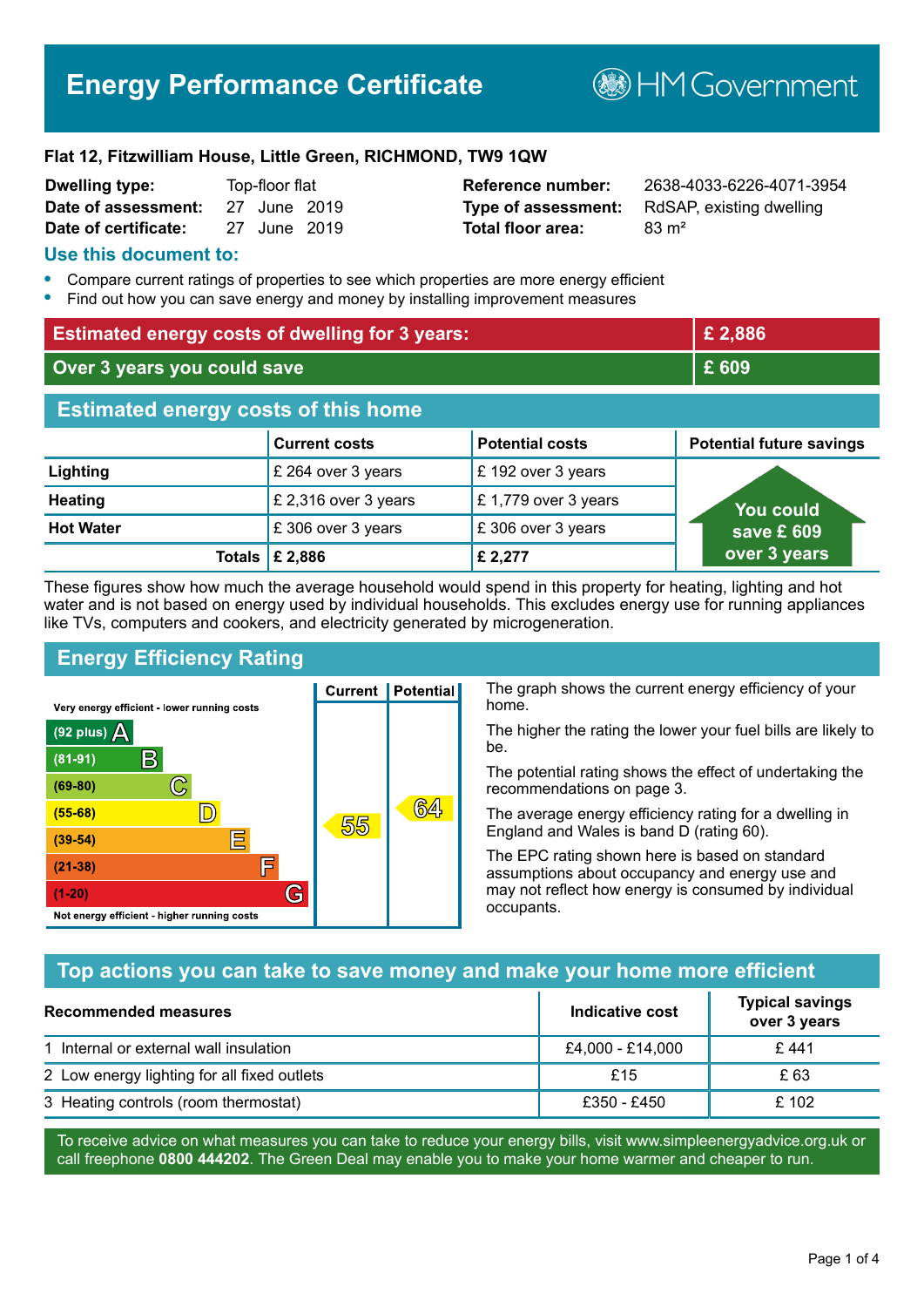Flat 12, Fitzwilliam House, Little Green, RICHMOND, TW9 1QW

#### 27 June 2019 RRN: 2638-4033-6226-4071-3954

**Energy Performance Certificate**

## **Summary of this home's energy performance related features**

| <b>Element</b>        | <b>Description</b>                             | <b>Energy Efficiency</b> |
|-----------------------|------------------------------------------------|--------------------------|
| Walls                 | Solid brick, as built, no insulation (assumed) | *****                    |
| Roof                  | Pitched, no insulation (assumed)               | ★☆☆☆☆                    |
| Floor                 | (another dwelling below)                       |                          |
| Windows               | Fully double glazed                            | ★★★☆☆                    |
| Main heating          | Boiler and radiators, mains gas                | ★★★★☆                    |
| Main heating controls | Programmer, TRVs and bypass                    | ★★★☆☆                    |
| Secondary heating     | None                                           |                          |
| Hot water             | From main system                               | *****                    |
| Lighting              | Low energy lighting in 63% of fixed outlets    | ★★★★☆                    |

Current primary energy use per square metre of floor area: 310 kWh/m² per year

The assessment does not take into consideration the physical condition of any element. 'Assumed' means that the insulation could not be inspected and an assumption has been made in the methodology based on age and type of construction.

#### **Low and zero carbon energy sources**

Low and zero carbon energy sources are sources of energy that release either very little or no carbon dioxide into the atmosphere when they are used. Installing these sources may help reduce energy bills as well as cutting carbon. There are none provided for this home.

## **Your home's heat demand**

For most homes, the vast majority of energy costs derive from heating the home. Where applicable, this table shows the energy that could be saved in this property by insulating the loft and walls, based on typical energy use (shown within brackets as it is a reduction in energy use).

| <b>Heat demand</b>           | <b>Existing dwelling</b> | Impact of loft<br>insulation | Impact of cavity<br>wall insulation | Impact of solid<br>wall insulation |
|------------------------------|--------------------------|------------------------------|-------------------------------------|------------------------------------|
| Space heating (kWh per year) | 14,092                   | (6, 224)                     | N/A                                 | (3,963)                            |
| Water heating (kWh per year) | 2,380                    |                              |                                     |                                    |

You could receive Renewable Heat Incentive (RHI) payments and help reduce carbon emissions by replacing your existing heating system with one that generates renewable heat, subject to meeting minimum energy efficiency requirements. The estimated energy required for space and water heating will form the basis of the payments. For more information, search for the domestic RHI on the www.gov.uk website.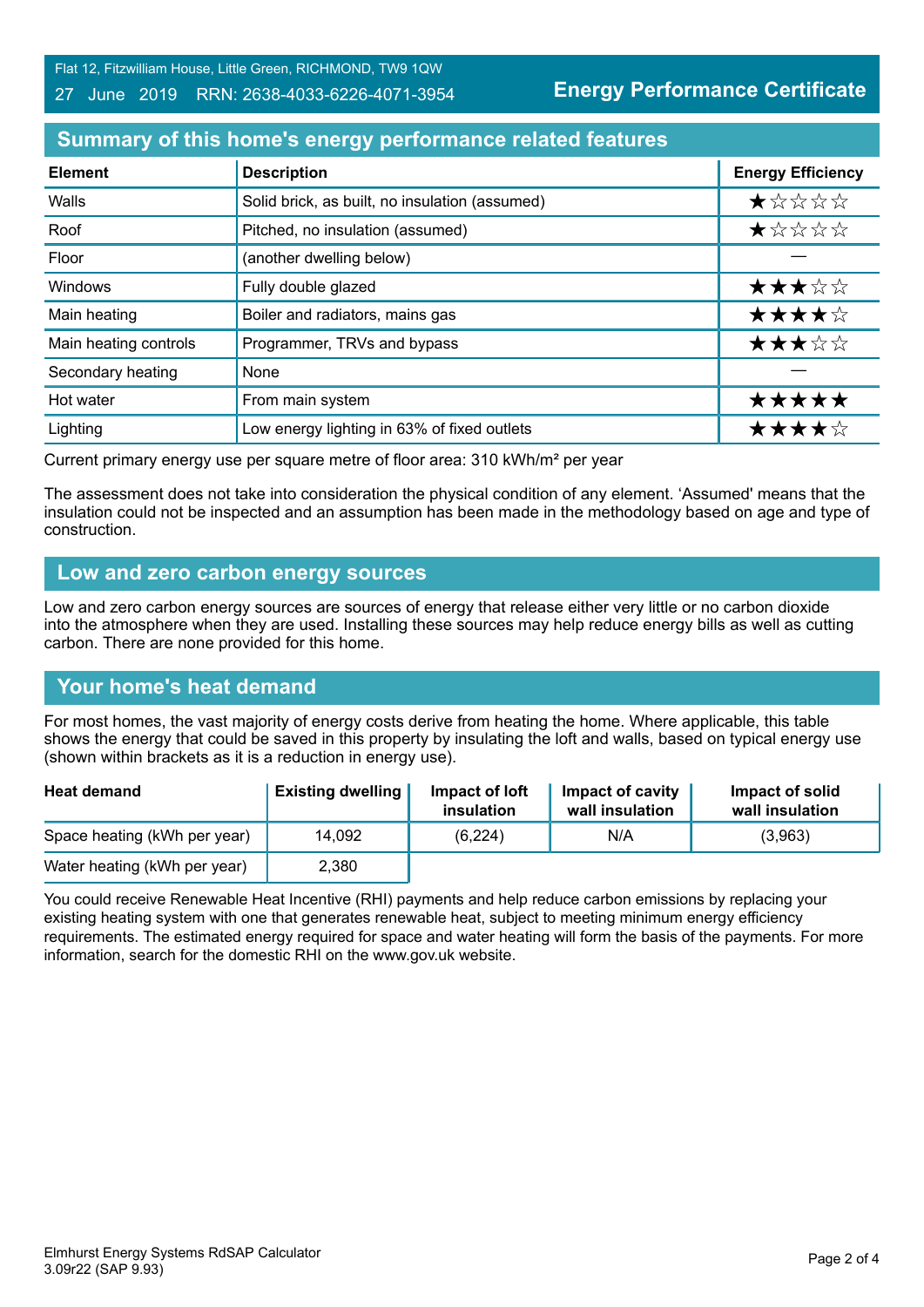Flat 12, Fitzwilliam House, Little Green, RICHMOND, TW9 1QW

#### 27 June 2019 RRN: 2638-4033-6226-4071-3954

#### **Recommendations**

The measures below will improve the energy performance of your dwelling. The performance ratings after improvements listed below are cumulative; that is, they assume the improvements have been installed in the order that they appear in the table. To receive advice on what measures you can take to reduce your energy bills, visit www.simpleenergyadvice.org.uk or call freephone 0800 444202. Before installing measures, you should make sure you have secured the appropriate permissions, where necessary. Such permissions might include permission from your landlord (if you are a tenant) or approval under Building Regulations for certain types of work.

| <b>Recommended measures</b>               | Indicative cost  | <b>Typical savings</b><br>per year | Rating after<br>improvement |
|-------------------------------------------|------------------|------------------------------------|-----------------------------|
| Internal or external wall insulation      | £4,000 - £14,000 | £ 147                              | <b>D62</b>                  |
| Low energy lighting for all fixed outlets | £15              | £21                                | D62                         |
| Heating controls (room thermostat)        | £350 - £450      | £ 34                               | <b>D64</b>                  |

# **Financial Support and the Green Deal**

Green Deal Finance allows you to pay for some of the cost of your improvements in instalments under a Green Deal Plan (note that this is a credit agreement, but with instalments being added to the electricity bill for the property). The availability of a Green Deal Plan will depend upon your financial circumstances. There is a limit to how much Green Deal Finance can be used, which is determined by how much energy the improvements are estimated to **save** for a 'typical household'.

You may also be able to obtain support towards repairs or replacements of heating systems and/or basic insulation measures under the ECO scheme, provided that you are in receipt of qualifying benefits or tax credits. To learn more about this scheme and the rules about eligibility, visit www.simpleenergyadvice.org.uk or call freephone **0800 444202** for England and Wales.